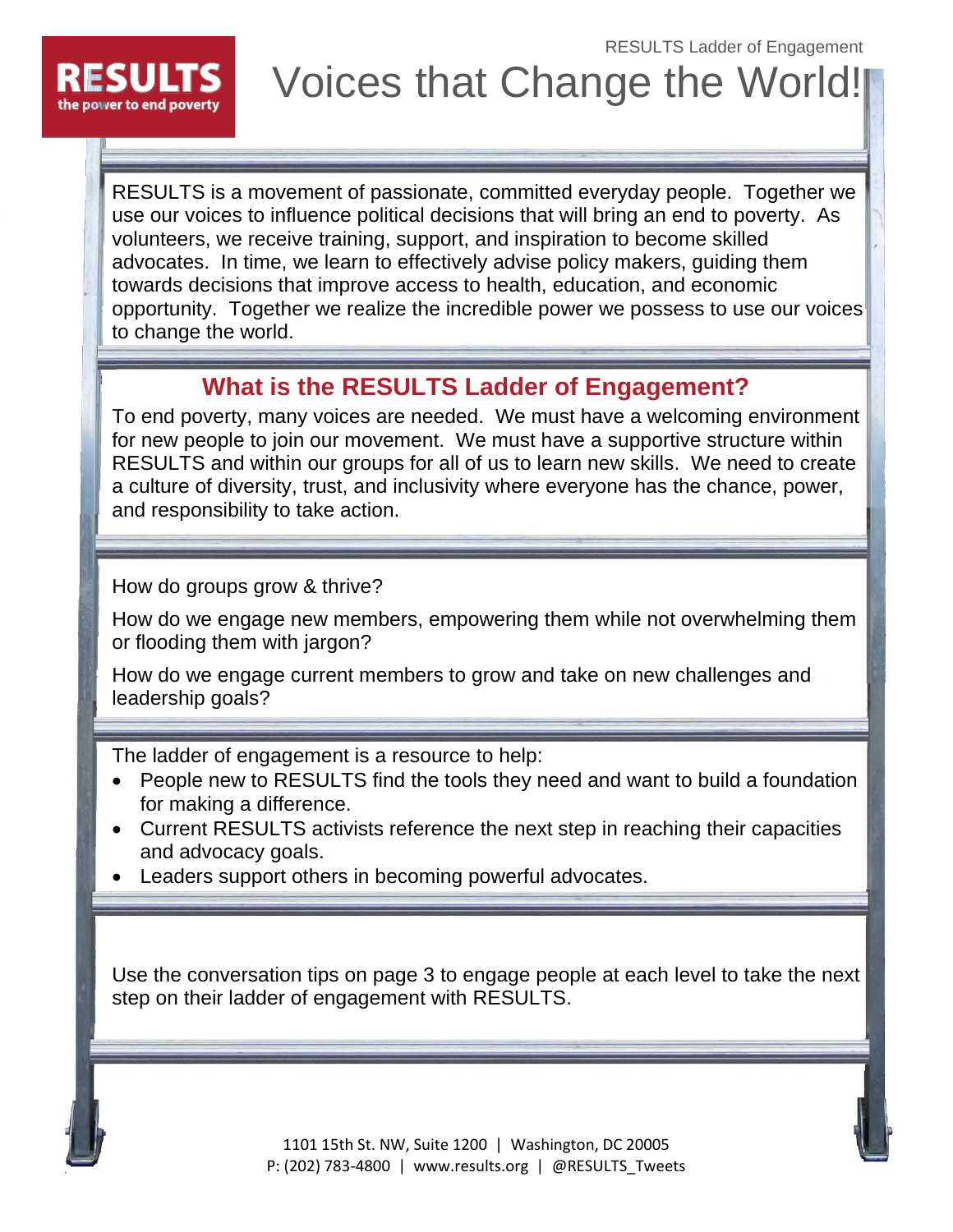# **Climbing the RESULTS** Ladder of Engagement

| <b>Building Group Capacities</b><br>Working with media<br><b>Working with Congress</b><br>Key:                                                                                                          |
|---------------------------------------------------------------------------------------------------------------------------------------------------------------------------------------------------------|
| <b>6. BEING A LEADER</b>                                                                                                                                                                                |
| <b>Regional Coordinator</b><br><b>Grassroots Board Member</b><br>Group Leader<br>Write an op-ed<br>Develop relationship w/ media<br>Organize a fundraiser<br>Develop relationship w/Congressional staff |
| <b>Build an Action Network</b><br>Speak to community group<br>Speak w/ Congressman                                                                                                                      |
| <b>Attend International Conference</b><br>Lead outreach or action meeting<br>Grow group's social media                                                                                                  |
| <b>5. BEING IN ACTION</b>                                                                                                                                                                               |
| Ask a question at a Town Hall meeting<br>Call congressman's office<br>Table at an event<br>Handwritten letter to congressmar                                                                            |
| Write a letter to the editor<br>Tell friends about RESULTS<br>Email congressman online                                                                                                                  |
| <b>4. FIRST STEPS FOR A NEW GROUP MEMBER</b>                                                                                                                                                            |
| Choose an issue and learn about it<br>Create a Laser Talk                                                                                                                                               |
| <b>Browse Advocacy Basics</b><br>Discuss your interests & involvement<br>Participate in New Volunteer<br><b>Advocacy Training</b><br>Attend monthly call                                                |
| <b>3. INITIAL INVOLVEMENT</b>                                                                                                                                                                           |
| Participate in Education & Action meetings<br>Attend a fundraiser                                                                                                                                       |
| Take Action to sign up for Action Alerts<br>Follow on Facebook / Twitter                                                                                                                                |
| <b>2. INTRODUCTION TO RESULTS</b>                                                                                                                                                                       |
| Chat with RESULTS member<br>Receive RESULTS volunteer intro info<br>Attend an outreach meeting                                                                                                          |
| <b>1. INITIAL CONTACT WITH RESULTS</b>                                                                                                                                                                  |
| <b>Where did you start on this ladder?</b><br>Where are you now?<br>Which direction would you like to go?                                                                                               |
| 1101 15th St. NW, Suite 1200   Washington, DC 20005<br>P: (202) 783-4800   www.results.org   @RESULTS Tweets                                                                                            |